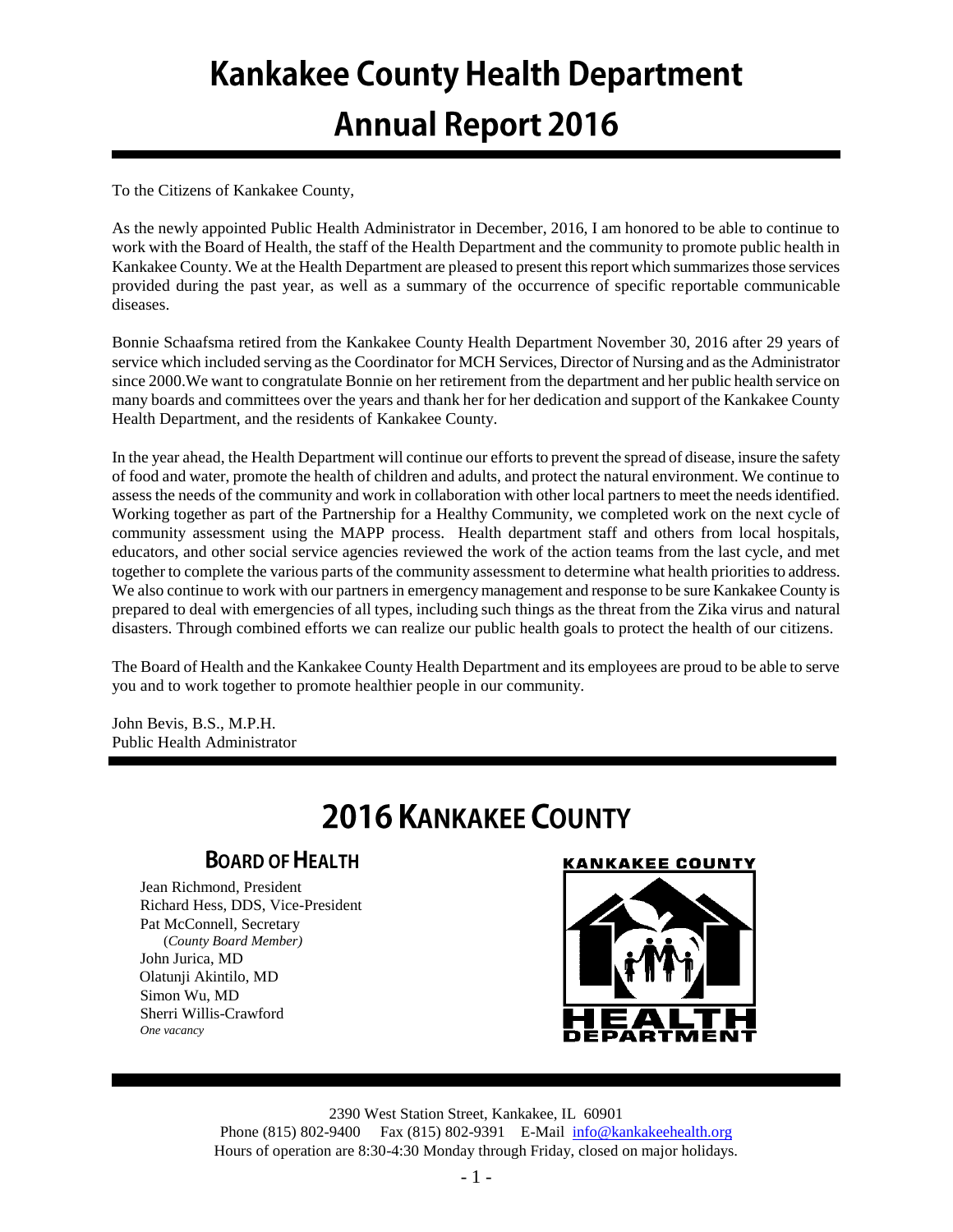# **Environmental Health 2016**

#### **Inspections**

| <b>Permits Issued</b>  |  |
|------------------------|--|
|                        |  |
|                        |  |
| <b>Licenses Issued</b> |  |
|                        |  |
|                        |  |
|                        |  |
|                        |  |
|                        |  |
|                        |  |

# **Health Promotion 2016**

#### **Health Education**

| Kankakee County Teen Conference students 505 |  |
|----------------------------------------------|--|
|                                              |  |
|                                              |  |
|                                              |  |
|                                              |  |
| Tobacco Prevention Education presentations 4 |  |
|                                              |  |
|                                              |  |
|                                              |  |

# **Chronic and Communicable Disease 2016**

#### Reportable Diseases - does not include probable cases

| Any unusual case or cluster of cases that indicate hazard 0 |
|-------------------------------------------------------------|
|                                                             |
|                                                             |
|                                                             |
|                                                             |
|                                                             |
|                                                             |
|                                                             |
|                                                             |
|                                                             |
|                                                             |
|                                                             |
|                                                             |
|                                                             |
|                                                             |
|                                                             |
|                                                             |
|                                                             |
|                                                             |
|                                                             |
|                                                             |
|                                                             |
|                                                             |
|                                                             |
|                                                             |
|                                                             |
|                                                             |
|                                                             |
|                                                             |
|                                                             |
|                                                             |
|                                                             |
|                                                             |
|                                                             |
|                                                             |
|                                                             |
|                                                             |
|                                                             |
|                                                             |
|                                                             |
|                                                             |

| Tuberculosis * tuberculin shortage   |  |
|--------------------------------------|--|
|                                      |  |
|                                      |  |
|                                      |  |
|                                      |  |
| <b>Lead Screening Program</b>        |  |
|                                      |  |
|                                      |  |
|                                      |  |
| <b>Hearing and Vision Screening</b>  |  |
|                                      |  |
|                                      |  |
| <b>Sexually Transmitted Diseases</b> |  |
|                                      |  |
|                                      |  |
|                                      |  |
|                                      |  |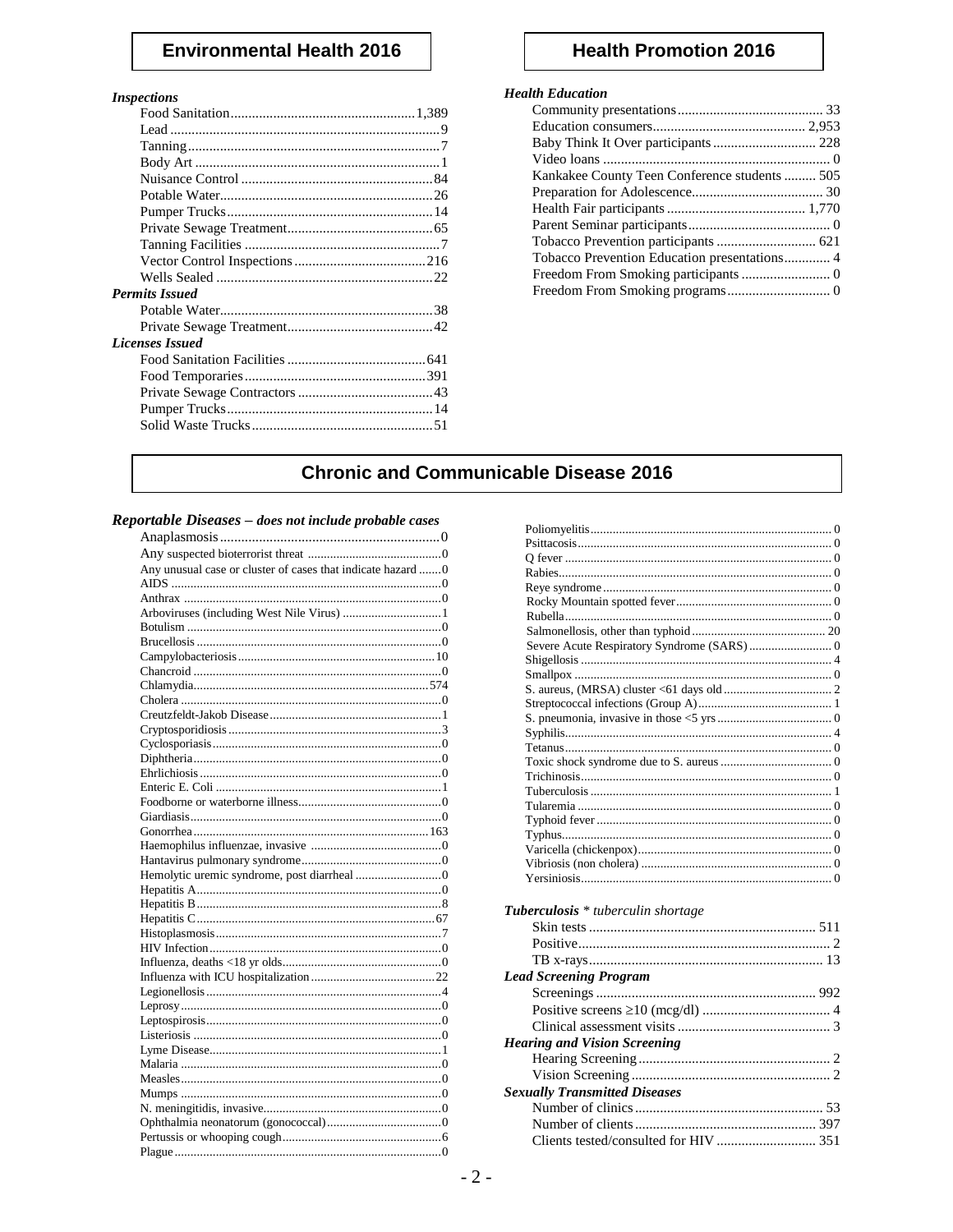# **Maternal Child Health 2016**

### *Immunization Doses*

| Pneumococcal (child and adult)379 |  |
|-----------------------------------|--|
|                                   |  |
|                                   |  |
|                                   |  |
|                                   |  |
|                                   |  |
|                                   |  |
|                                   |  |
|                                   |  |

#### *Family Case Management*

| Average mo. caseload-pregnant/infants982     |  |
|----------------------------------------------|--|
| Average mo. caseload - children 141          |  |
|                                              |  |
|                                              |  |
|                                              |  |
|                                              |  |
| Perinatal Depression Screenings 1,238        |  |
|                                              |  |
| Childbirth education classes (ended 5/2016)1 |  |
| Childbirth education participants3           |  |
|                                              |  |

#### *WIC (Women, Infants, & Children)*

#### *HealthWorks*

| Average monthly caseload (pregnant/ $<$ 6)35 |  |
|----------------------------------------------|--|
|                                              |  |
|                                              |  |
| Wards transferred to Kankakee county84       |  |

# **Financial Report 2016**

| (Un-Audited)                      |  |  |  |  |
|-----------------------------------|--|--|--|--|
| Fiscal Year $12/01/15 - 11/30/16$ |  |  |  |  |
| Revenue                           |  |  |  |  |

| Property Tax Revenue \$457,827.19    |  |
|--------------------------------------|--|
|                                      |  |
|                                      |  |
|                                      |  |
|                                      |  |
| Miscellaneous Revenue \$15,035.78    |  |
|                                      |  |
| Revenue from Kan-Comm\$18,762.00     |  |
|                                      |  |
| Cash on hand 11/30/16 \$1,933,075.31 |  |



#### *Expenditures*

| Total Personnel Costs \$1,570,573.01 |
|--------------------------------------|
| Professional Development \$3,941.37  |
| Office Supplies/Postage\$10,189.98   |
|                                      |
|                                      |
|                                      |
|                                      |
|                                      |
|                                      |
|                                      |
|                                      |
|                                      |
|                                      |
| Miscellaneous Expenses \$8,219.91    |
|                                      |
| Computers/Software \$39,680.94       |
| Total Expenditures\$2,163,707.26     |
|                                      |